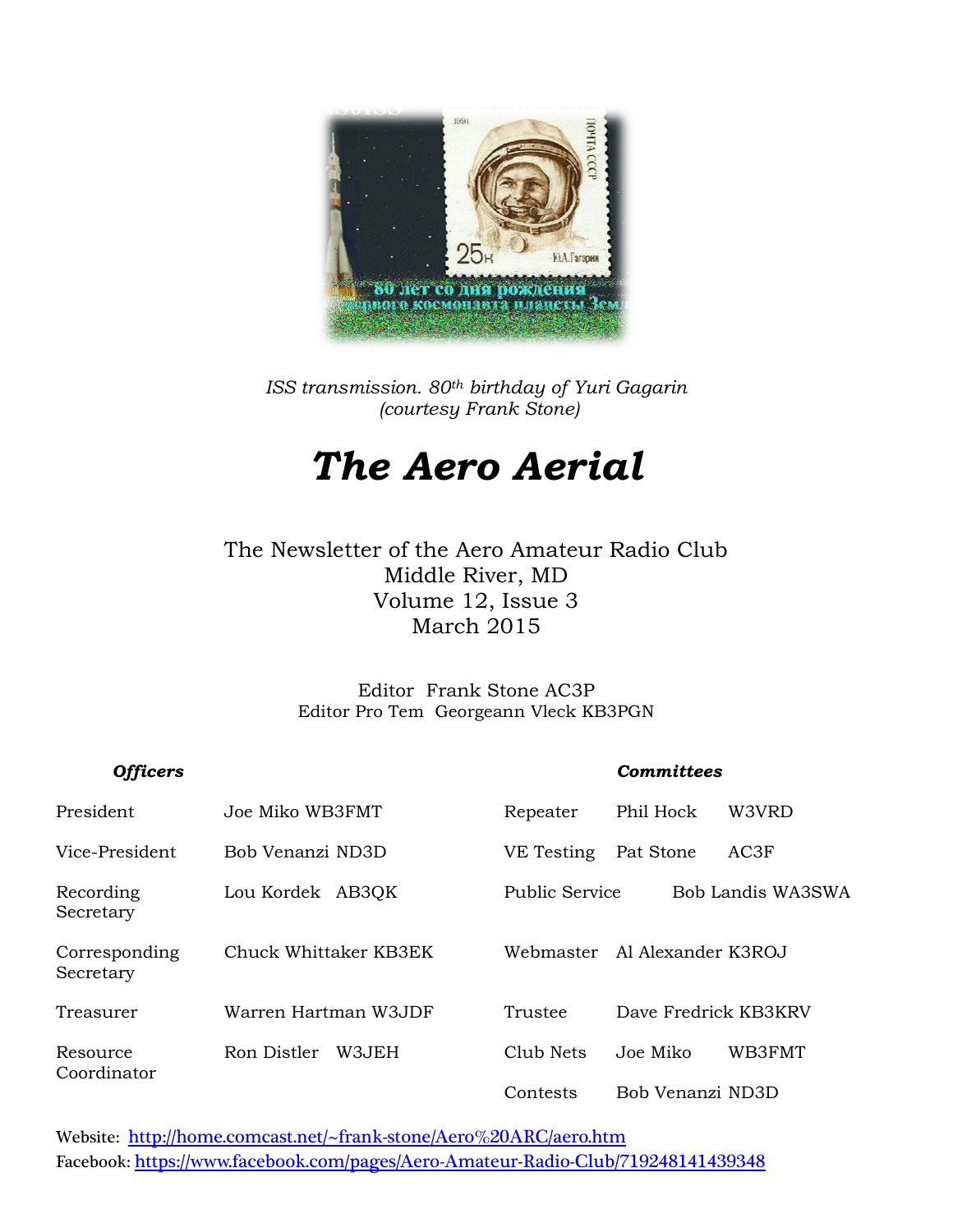# **About the Aero Amateur Radio Club**

#### **Meetings**

The Aero Amateur Radio Club meets on the first and third Wednesdays of the month at Essex SkyPark, Diffendall Road, Essex. Meetings begin at 7:30 p.m. local time. Meetings are canceled if Baltimore County Public Schools are closed or dismiss early.

#### Repeaters

W3PGA 2 M : INPUT : 147.84 MHz, OUTPUT : 147.24 MHz W3PGA 70 Cm: INPUT : 444.575 MHz, OUTPUT : 449.575 MHz W3JEH 1.25 M: INPUT : 222.24 MHz, OUTPUT : 223.84 MHz

#### Club Nets

Second Wednesday Net – 10 Meters (28.445 MHz) @ 8 p.m. Local Time Fourth Wednesday Net – 2 Meters (147.24 MHz Repeater) @ 8 p.m. Local Time Fifth Wednesday Net – 70 Centimeters (449.575 MHz Repeater) @ 8 p.m. Local Time

#### Radio License Exams

The Aero Amateur Radio Club sponsors Amateur Radio License Exams with the ARRL VEC. Examination sessions are throughout the year. Walk-ins are welcome.

#### 2015 Examination Schedule

Where: White Marsh Branch Baltimore County Public Library 8133 Sandpiper Circle, White Marsh, Md. 21236 Time: 1 p.m. Dates: March 14, May 23, August 22, October 24 Contact: Patricia Stone AC3F, email: <u>ac3f@juno.com</u>, landline: 410-687-7209

## LOCAL AREA NETS

| Day                    | Time          | Freq. (MHz) | <b>Net Name</b>                   |
|------------------------|---------------|-------------|-----------------------------------|
| Daily                  | $9 - 10$ am   | 145.330     | <b>Oriole Net</b>                 |
| Daily                  | 6 pm          | 3.820       | Maryland Emergency Phone Net      |
| Daily                  | $6:30 - 7$ pm | 146.670     | <b>Baltimore Traffic Net</b>      |
| Daily                  | 7 pm & 10 pm  | 3.643       | <b>MD/DC/DE Traffic Net</b>       |
| $2nd$ Tue              | $7:30$ pm     | 146.670     | <b>Baltimore County RACES Net</b> |
| $2nd$ Wed              | 8 pm          | 28.445      | <b>Aero ARC Net</b>               |
| $4th$ Wed              | 8 pm          | 147.240     | <b>Aero ARC Net</b>               |
| $5th$ Wed              | 8 pm          | 449.575     | <b>Aero ARC Net</b>               |
| When activated by NOAA |               | 147.030     | SkyWarn (primary)                 |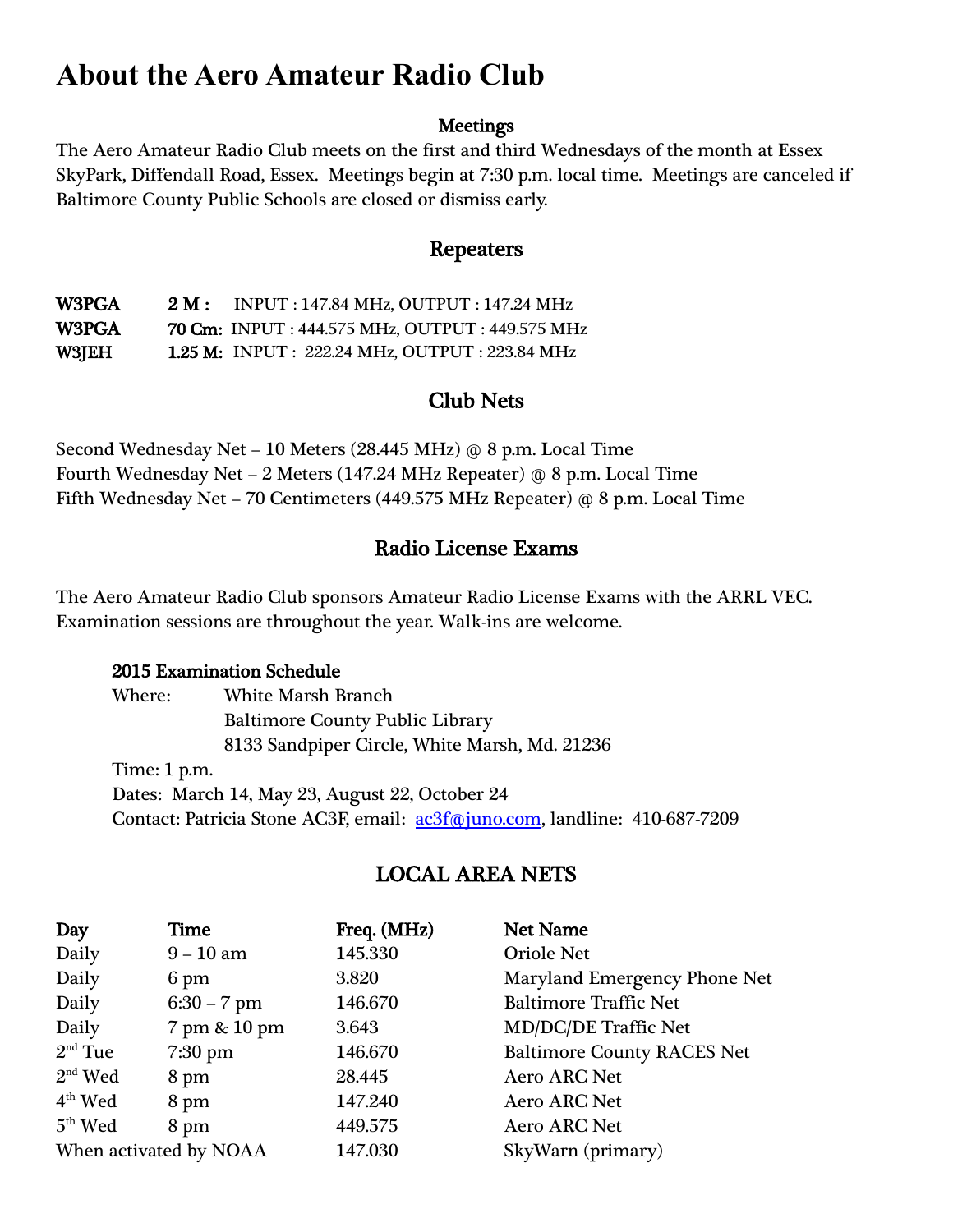## **A Note from the President**

Because of the weather this winter, we have had to be flexible about our meeting and net nights. The following is the operating plan devised to date. We'll see if it still needs to be tweaked.

*Plan A* – No Changes, meeting as scheduled;

*Plan B* – Meeting or Activity canceled: when Baltimore County Schools are closed; or weather conditions or Airport access road/parking lot condition are poor. Net on 147.240 repeater at 20:00 local;

*Plan C* – Due to weather conditions no meeting this Wednesday, instead a 2 meter net at 20:00, but there will be a meeting the following Wednesday (which would normally be a net night).

Confused? Call me at 443-956-0197.

Joe Miko, Club President

#### **AERO Club 2015 Contest Results 25 Days & 25 Nights of Fun** *submitted by Bob ND3D*

I am happy to report that Chuck KB3EK is the winner of this year's club operating contest! Chuck utilized PSK31 for all of his contest work! His most productive band was 10M which yielded 60% of his total contacts. He also made 3 point contacts on 15, 20 and 40, resulting in a total score of 250 points.

Bob ND3D made a good showing as a guest operator during the CQ 160M CW contest, making 800 one-tenth point contacts for a total score of 80 AERO contest points.

Following club custom, Chuck will facilitate next year's contest!

## NET REPORTS

**1-28-15:** 2 meter net, 20:00 to 20:50 local.

W3PGA (NCS) Joe Essex, KCV3ANJ Charles Dundalk, N3VBJ Jerry Dundalk, KB3JVP Ken Middle River, AC3P Frank Middle River, AC3F Pat Middle River, W3JEH Ron Perry Hall, KB3VAE Richard Middle River

Jerry N3VBJ was via a satellite link from Jupiter Fla, temp 72° at net time. Weather at the NCS was listed as 32°F with 2 mph winds from the W.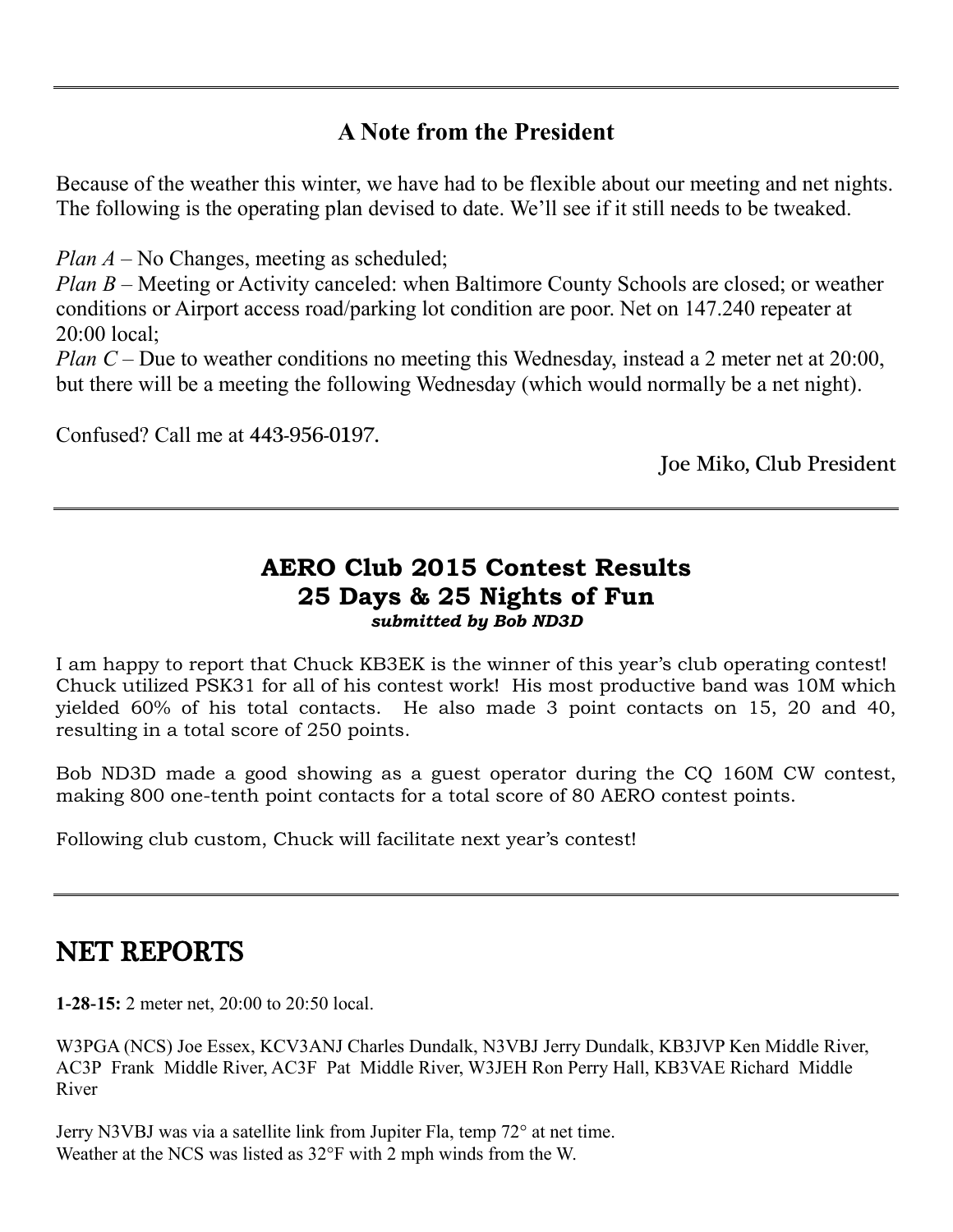**2/11/15:** 28.445 MHz, 20:00 to 20:34 local.

W3PGA NCS Joe Essex, AC3P Frank Middle River, AC3F Pat Middle River, W3JEH Ron Perry Hall, W3VRD Phil Essex, KA3SNY Dave Essex, KB3PGN Georgeann Essex

**SNOW NET 2-18-15:** 147.240, 20:00 to 20:45 local.

Baltimore County Schools canceled after-school activities for 2/18/15 due to the expected show showers, wind and low temperatures. The Club meeting scheduled for 2/18/15 was canceled, and a 2 meter net was held.

W3PGA NCS Joe Essex, W3JEH Ron Perry Hall, KB3VAE Richard Middle River, N3VBJ Jerry Dundalk, KA3SNY Dave Essex, W3JMI John Baltimore, W3VRD Phil Essex, AC3P Frank Middle River, KB3PGN Georgeann Essex

Weather from the NCS was listed as 22 F with 12 mph winds from the NW. It was unanimously (or almost so) that The Blimp is to blame for everything that doesn't go according to plan.

**2/25/15**: 147.240 MHz, 20:00 to 20:40 local.

W3PGA NCS Joe Essex, AC3P Frank Middle River, KB3PGN Georgeann Essex, KC3ANJ Charles Dundalk, KA3SNY Dave Essex, KC3APF Kelly Dundalk, AC3F Pat Middle River

The parking lot and porch at the Skypark were sheets of ice, so the planned make-up meeting was canceled and a net substituted.

Margaret NOCALL/2 is recuperating nicely from a hip replacement. Now we can't decide whether the Blimp is to blame or the Coffman Curse for our snowed-out meetings. Charles & Kelly are busy with ham projects.

## **STATION ACTIVITIES**

*By Frank Stone, AC3P*

**N3VBJ** is portable/4 from Jupiter, Fla. **AC3P** is pinging the International Space Station. **ND3D** may be getting another lamp. **N3VBJ** is portable/6 from Pomona, Ca. Congrats to **KA3SNY** on retiring to the ham shack. **WB3FMT** is surveilling the surveillors. Oh Yeah! **N3VBJ** is portable/4 from Jupiter, Fl. Speedy recovery to **KB3PGN**, **W3JDF** and Margaret Holy. And **N3VBJ** is portable/6 from Pomona, Ca. **KC3ANJ** is exploring amateur television. Oops! **N3VBJ** is portable from another warm weather location.

## **DUES ARE DUE**

The yearly dues per individual member are \$24.00, or \$24.00 plus \$2.00 per each additional member for the family membership. If you have not paid for 2014 you owe that amount plus the \$24 for 2015. Any member not yet paid up can see Warren at the next regularly scheduled meeting (weather permitting). If you have any question you can contact Warren at [W3JDF@arrl.com](mailto:W3JDF@arrl.com) .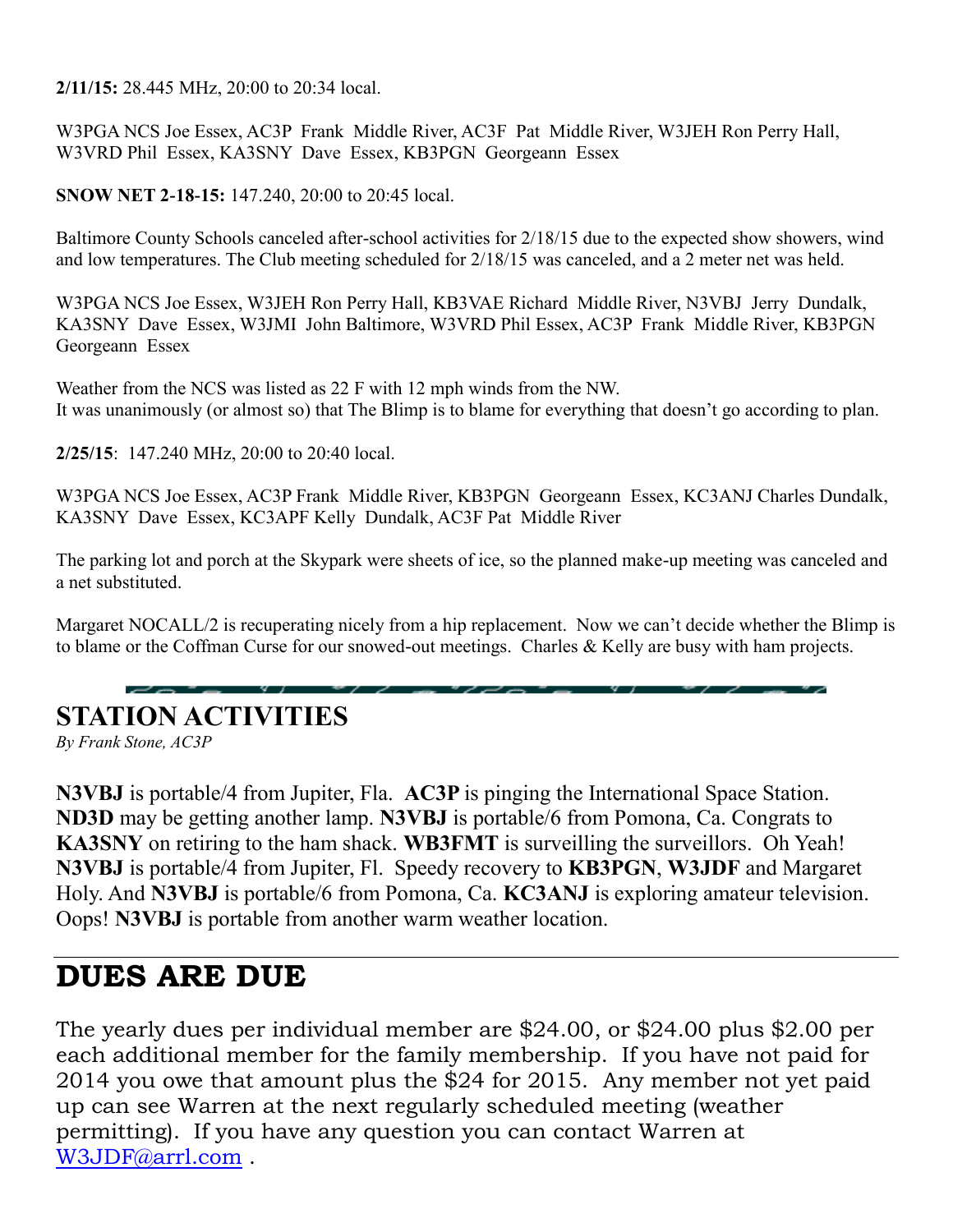# **Upcoming Second Wednesday Presentations – Revised**

These presentations will be given at the Essex SkyPark FBO building following a short business meeting. The schedule has been revised due to the weather cancelations.

| Date | Topic                                     | Presenter |
|------|-------------------------------------------|-----------|
| 3/4  | Repeater How-Why & New                    | Phil      |
| 3/18 | A Skywarn Presentation                    | Jerry     |
| 4/15 | Aero Earth Moon Earth Prep/Astronomy      | Joe       |
| 5/20 | <b>Field Day Best Operating Practices</b> | Bob V     |
| 6/17 | ISS Sighting and Contacting               | Frank     |
| 7/15 | Contest Logging w/N1MM                    | Bob V     |

#### **March 4, 2015 Presentation -- Radio Repeaters by Phil Hock, W3VRD**

The presentation is about what a repeater consists of, different types and ham bands, and our club repeaters.

### **March 18, 2015 Presentation – SKYWARN by Jerry Cimildora N3VBJ**

#### **How Does Skywarn Work? How Does The Skywarn Amateur Radio Net Work?**

For the full description see last month's Aerial.

Jerry N3VBJ Northeastern Coordinator for SKYWARN. For further information contact him at n3vbj1@gmail.com

### April 15, 2015 Presentation - Earth Moon Earth (EME) – Joe Miko

A power point presentation providing information on: the processes and preparations required to bounce a signal off of the Moon; basic astronomy information required to find the optimum time to shoot the Moon; Earth geography - where and when the Moon is and what Earth cities are covered; the transmitting antenna array designed and constructed by Phil W3VRD; basic radio information as to transmitter requirements and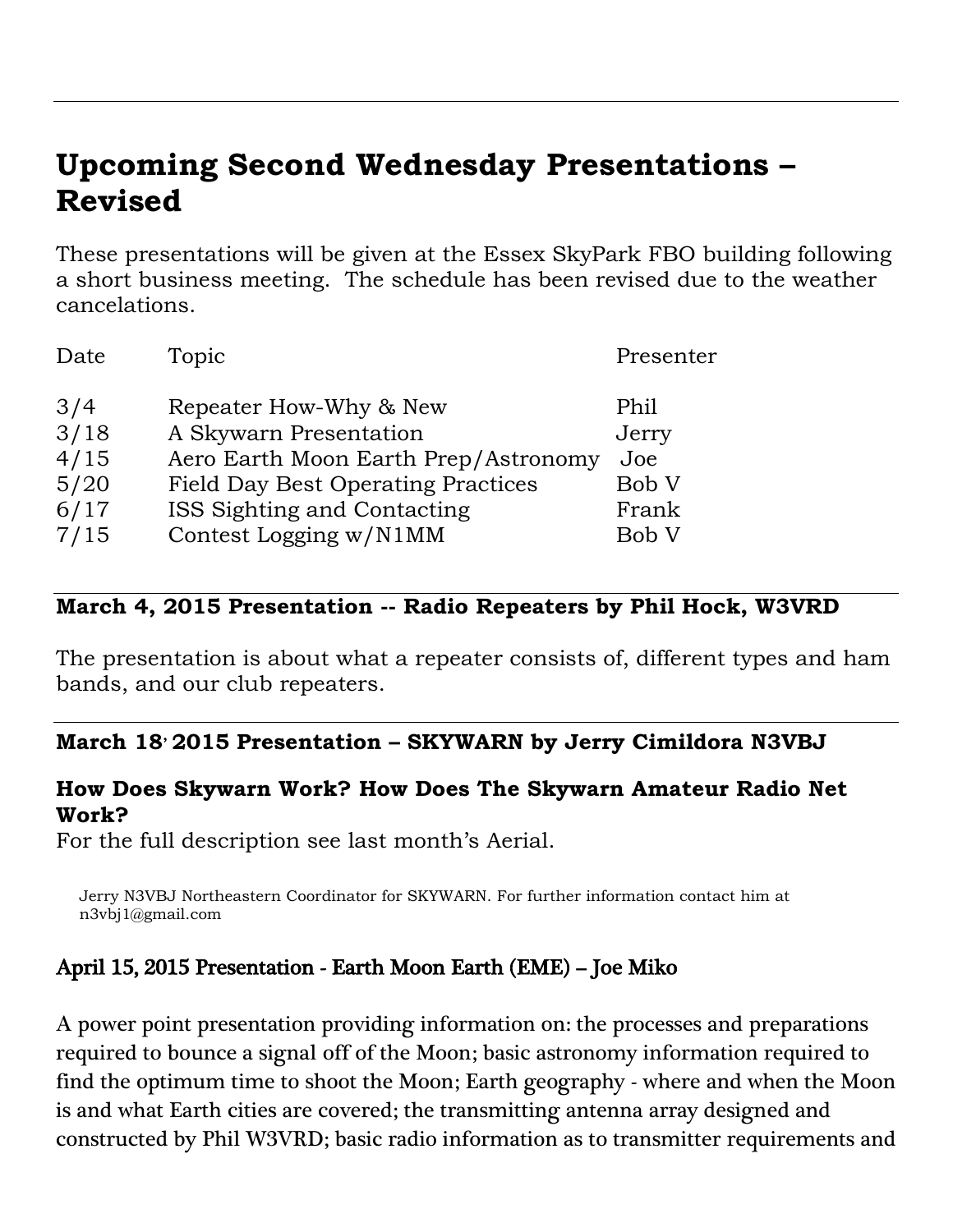the need for scheduling and pre-planning.

The EME is tailored to Aero Club requirements and expected weather conditions. EME data was utilized from Amateur EA6VA coupled with my Astronomy background and the assumptions from the AERO club, which together have produced a list of possible club EME dates for 2015. With the basic concepts in place the Astronomy parts can be updated on a year by year basis.

If you have any questions please call Joe Miko at 443-956-0197.

Presenters who wish to submit a description of their talk may email it to Georgeann at [KB3PGN@reagan.com](mailto:KB3PGN@reagan.com) for inclusion in the Aerial.

## SKYWARN CLASS

## **Thursday, April 2, 2015, SKYWARN BASIC TRAINING**

 $6:30 - 9:00$  pm Robinson Nature Center, 6692 Cedar Lane, Columbia, MD 21044

You will be trained by NWS personal to recognize features associated with rapidly developing, mature, and dissipating thunderstorms which cause hazardous weather such as lightning, flooding, hail, tornadoes and downbursts. We will also review the basic organization of the National Weather Service and our Watch/Warning/Advisory system.

At the end of the course, you will be assigned a SKYWARN spotter number which we will maintain in our official database. You will also be directed how to report this vital weather information. For those who have attended in the past but want a refresher, please feel free to attend.

Sponsored by the Howard County Office of Emergency Management. To sign up, visit **skywarnhoward.eventbrite.com** For more classes, check **weather.gov/lwx/skywarn**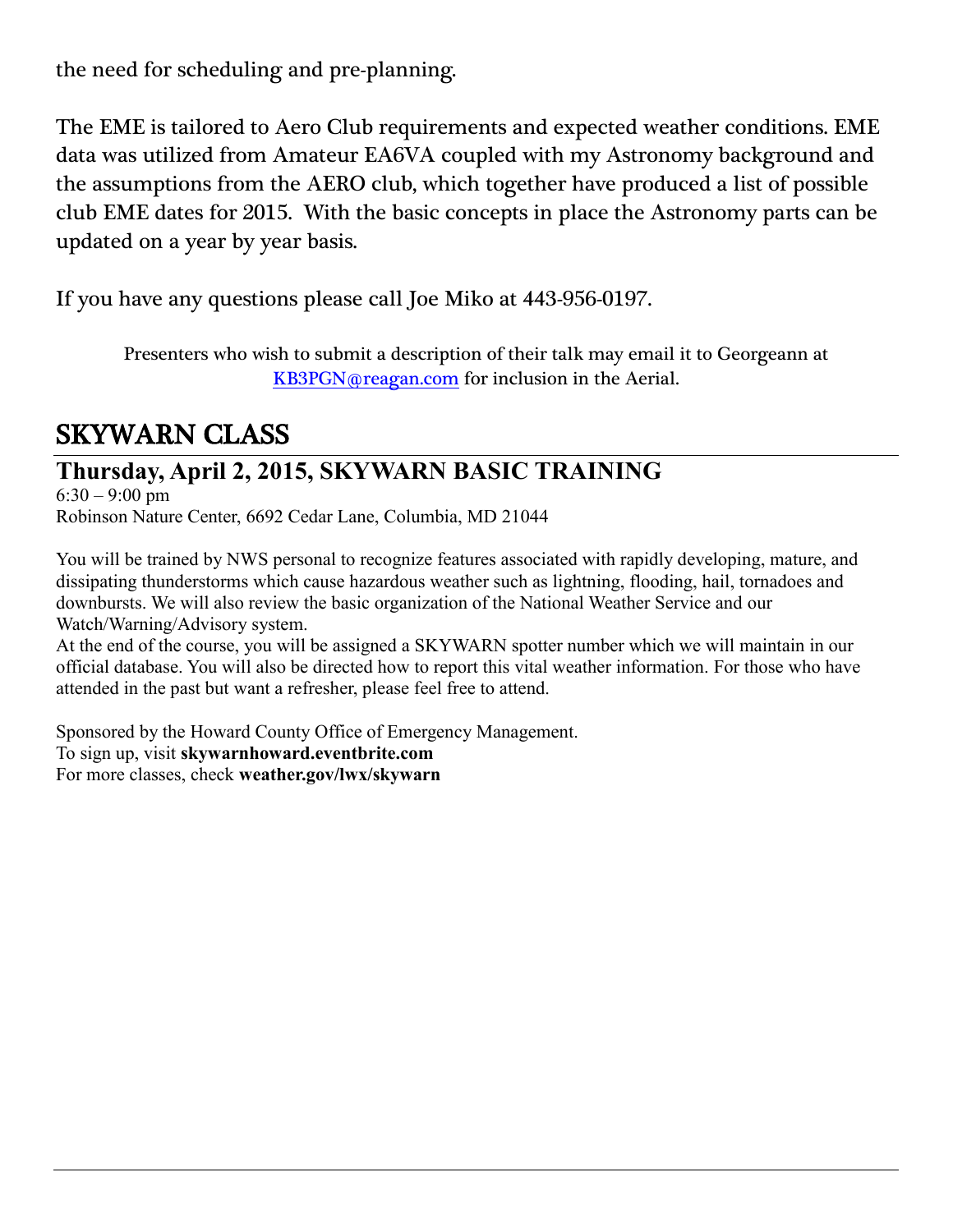

VE CORNER by Pat Stone, AC3F

## **Aero ARC VE 2015 Test Schedule**

Where: White Marsh Library, 8133 Sandpiper Circle, White Marsh Md. 21236 Time: 1 PM

Dates: March 14, May 23, August 22, October 24

Contact: Patricia Stone, AC3F, phone: 410-687-7209, email: [ac3f@juno.com](mailto:ac3f@juno.com)

Neither snow nor sleet nor freezing rain prevented the Aero VE Team from conducting the first test session of 2015 on the 24<sup>th</sup> day of January. Luckily it was because the wintery storm arrived earlier than expected and left the same way leaving the roads to the White Marsh Library in fairly good shape.

Seven applicants were expected for testing, however a total of eight presented themselves. There were five new Technicians, one new General and one upgrade to Extra. Congratulations to Techs John Furchert **KC3EGO** , Daniel Roehm **KC3EGP**, Brian Rivera **KC3EGQ**, Christopher Fitzgerald **KC3EGR**, Gary Becker **KC3EGS** , and Extra Michael Cahill **KB3EMY**. Michael Williams who passed his Tech and General at this session also passed his Extra at a Laurel VEC session the following Monday and received the call **AB3WN**.

Thanks to VE's WB3FMT, AC3P, AB3QK, and special thanks to returning VE Doug Wittich, N3VEJ.

Doug has informed us that he is forming a Laurel VEC group that will be testing in Forest Hill, Harford County on even months during the year.

#### **EXTRA LICENSE CLASS BY CARA Tuesday, March 10, 2015 through June 9, 2015 Calvert County Services Bldg, 150 Main St, Prince Frederick, MD 20678**

*For a full description, see last month's Aerial.*

WEBSITE for UPCOMING LICENSE CLASSES:

[<http://www.arrl.org/find-an-amateur-radio-license-class>](http://www.arrl.org/find-an-amateur-radio-license-class) you will find information on clubs or other groups who are holding a licensing class.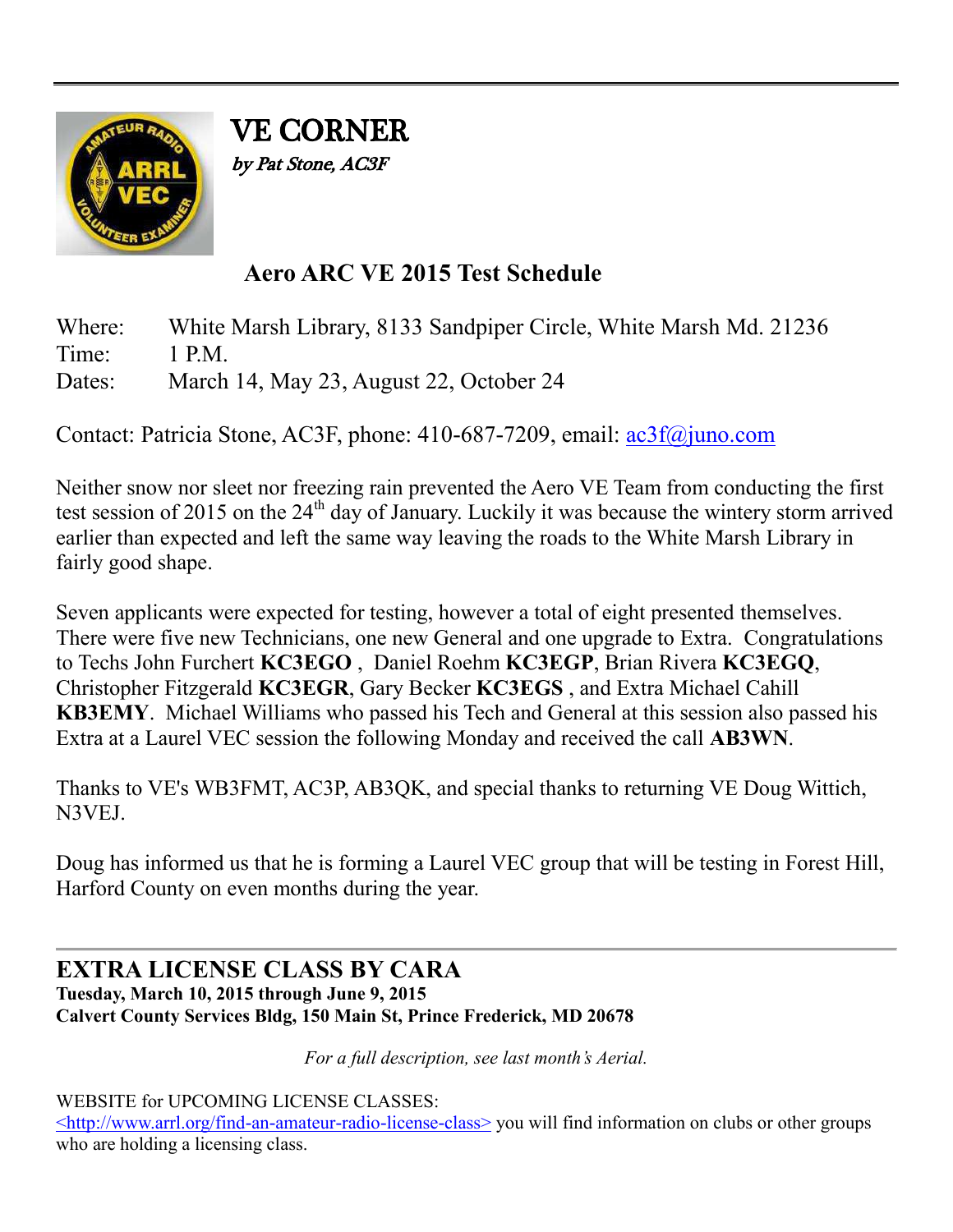# UPCOMING HAMFESTS

#### **Monday, March 16, 2015, INDOOR TAILGATING EXPO**

The Frederick Amateur Radio Club will be sponsoring an "Indoor Tailgating Expo" on, Monday, March 16, 6-9 pm (setup at 5 pm), at Independent Hose Company, 310 Baughmans Ln., Frederick 21701.

VE testing, MESH demonstrations, etc., and 2 large tailgating tables will be available for \$20 for the pair. Admission is free.

Website: [http://www.frederickarc.org](http://www.frederickarc.org/) Talk-In: 146.520 simplex

Contact: Jeff Fishman, KB3FIO, 905 Twin Oak Court , Frederick, MD 21701, 240-285- 6596, [ljfish1@comcast.net](mailto:ljfish1@comcast.net)

#### **Saturday May 2, 2015, Hagerstown Hamfest (Antietam Radio Association)**

Washington County Agriculture Center, 7313 Sharpsburg Pike (Route 65 South), Boonsboro, MD 21713

<http://w3cwc.org/Menu/Hagerstown-Hamfest>

Talk-In: 147.090 (PL 100) + Repeater & 146.94 - backup

Contact: Brian Umbrel, W3PDW, 235 E. King St., Chambersburg, PA 17201, 717-264- 6403, [w3pdw@earthlink.net](mailto:w3pdw@earthlink.net)

**Sunday, June 21, 2015**: BARC Hamfest, Arcadia VFC, Upperco, MD.

Baltimore Amateur Radio Club Father's Day Hamfest will be held on Sunday, June 21st 2015 at the Arcadia Volunteer Fire Company Grounds. The address is 16020 Carnival Ave, Upperco, MD 21155. It is just a few miles north on Route 30 from the top of I-795. The show will be from 8 am until 12 noon and it will be a TAILGATE hamfest. The prices will be \$5 admission and \$10 per tailgate spot. More information will follow soon. Bill Dobson, N3WD

## **PAPERLESS LICENSES FCC**

ARRL Bulletin 7 ARLB007 From ARRL Headquarters Newington CT February 17, 2015 To all radio amateurs

SB QST ARL ARLB007 ARLB007 FCC "Paperless" Amateur Radio License Policy Now in Effect

Starting today, February 17, the FCC no longer routinely issues paper license documents to Amateur Radio applicants and licensees. The Commission maintains that the official Amateur Radio license authorization is the electronic record that exists in its Universal Licensing System (ULS), although the FCC had routinely continued to print and mail hard copy licenses until this week.

In mid-December, the FCC adopted final procedures to provide access to official electronic authorizations, as it had proposed in WT Docket 14-161 as part of its "process reform" initiatives. Under the new procedures,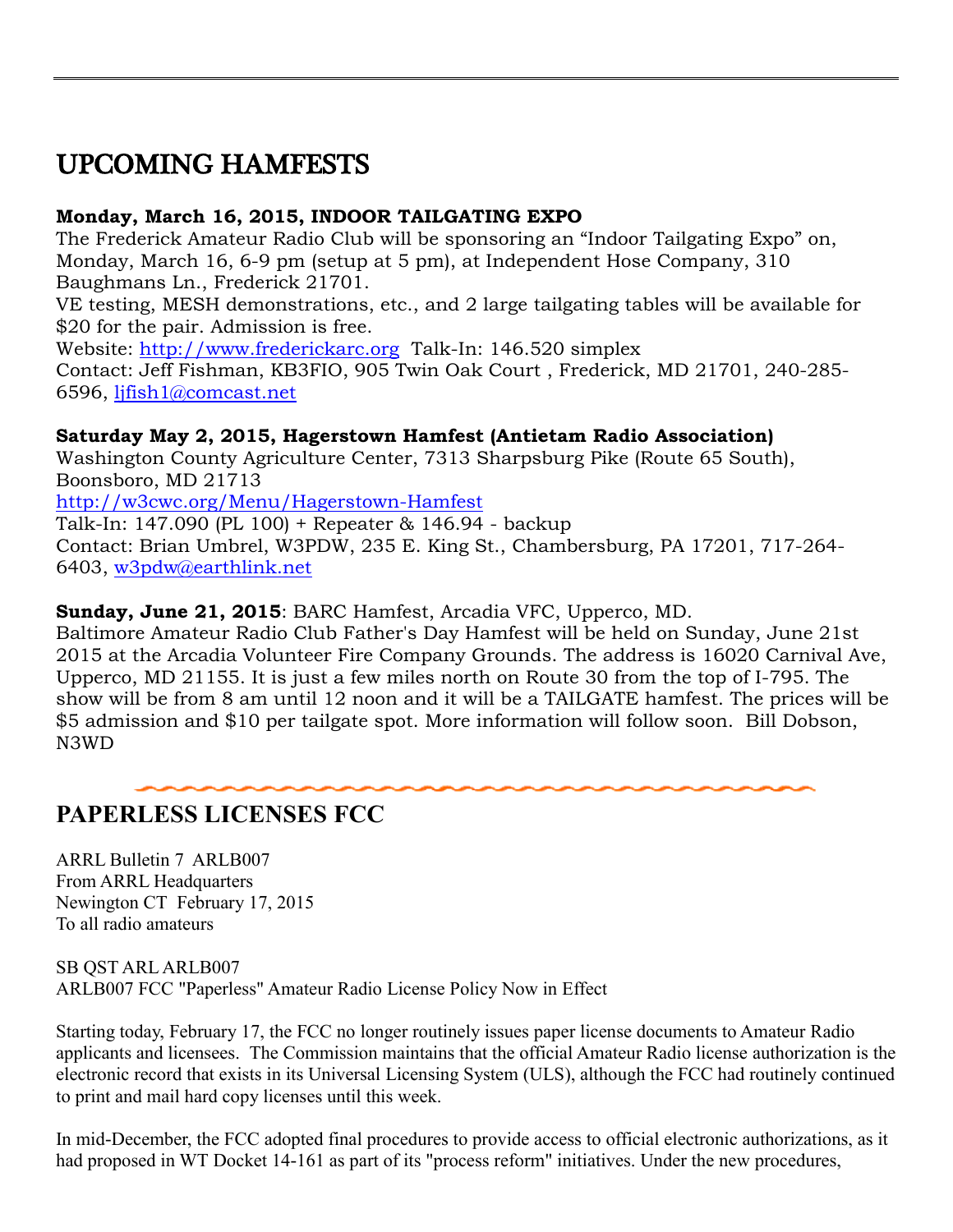licensees will access their current official authorization ("Active" status only) via the ULS License Manager. The FCC will continue to provide paper license documents to all licensees who notify the Commission that they prefer to receive one. Licensees will also be able to print out an official authorization - as well as an unofficial "reference copy" - from the ULS License Manager.

"We find this electronic process will improve efficiency by simplifying access to official authorizations in ULS, shortening the time period between grant of an application and access to the official authorization, and reducing regulatory costs," the FCC Wireless Telecommunications Bureau (WTB) said. According to the WTB, the new procedures will save at least \$304,000 a year, including staff expenses.

*Source: MDC Section News*

# **FEATURE ARTICLE**

## **Middle River UFO Identified**

*by Frank Stone, AC3P*





*"UFO" from Essex photo by WB3FMT Telescopic View* 

For the last couple of months the people of Eastern Baltimore County have observed a mysterious object hovering in the sky. The white torpedo-shaped structure does not move other than to change altitude. The strange visitor from who-knows-where could be seen from Essex, Dundalk, Parkville and even adjacent Harford County.

To make things even more puzzling, strange things were happening on the airwaves. Local two meter repeaters began to squawk unusual noises. VHF scanners were locking up.

What is this interloper? It's not a bird. It's not a plane. It's certainly not the guy with a red cape sporting an S.

Gradually reports have begun to come in.

Many Aero members reported on the new arrival. Joe WB3FMT said that the "UFO" seemed to be located near the state park. He added that the view in the telescope showed it loaded with VHF antennas. Ken NE3A said that the visitor was running spread spectrum in the 138 – 149 MHz range which was causing interference to two meter repeaters and locking up his scanner. Rich KA3VAE said that the "blimp" was not a transmitter but a receiver. He added that in order to calibrate the equipment a Civil Air Patrol aircraft is flying a pattern and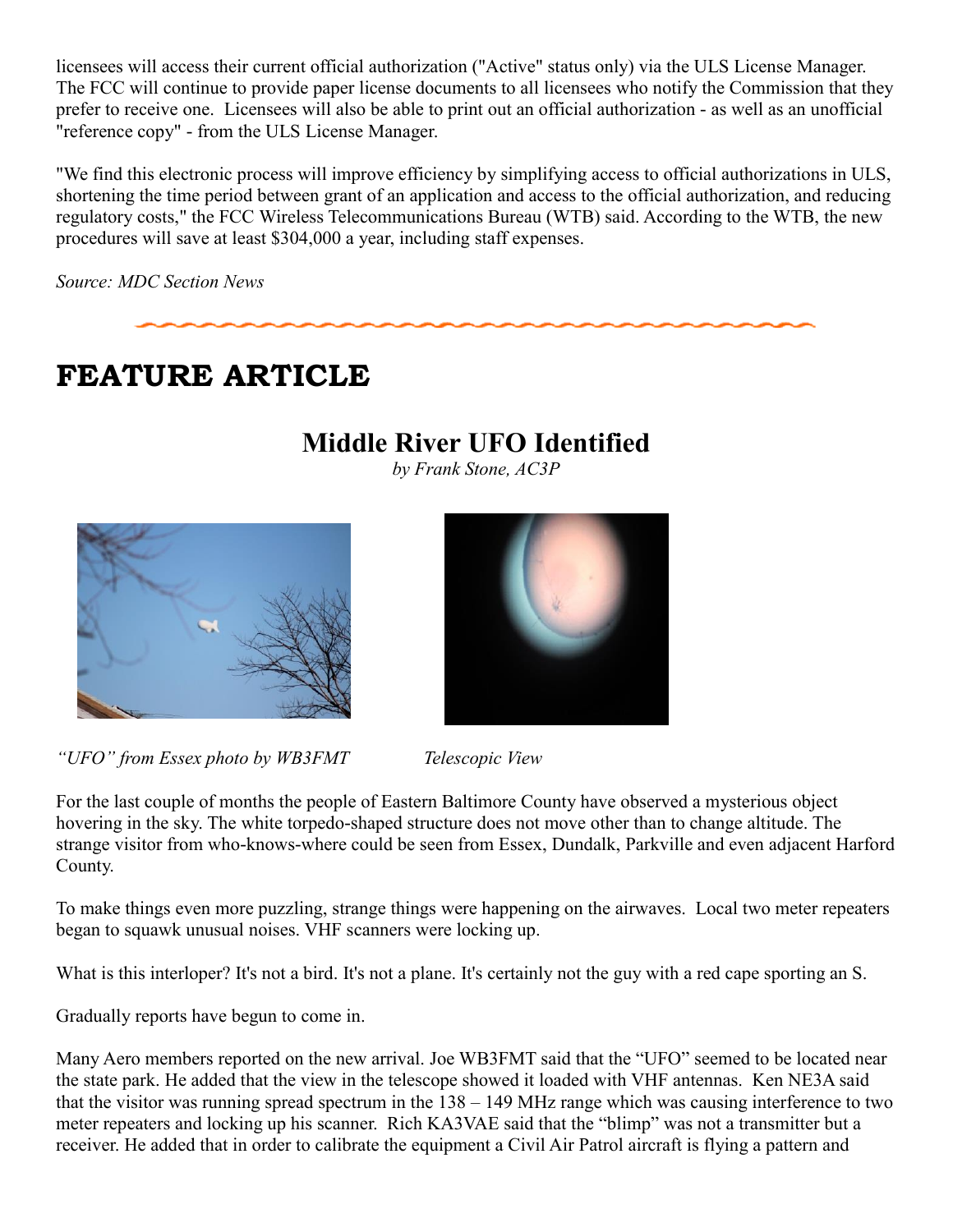transmitting an amplitude-modulated carrier in that frequency range. Jerry N3VBJ noted that filing an interference complaint with the FCC would be a waste of time since it's a government project. Jerry added that when he was in Florida he saw these objects near the airport there too. Eric WA3TAD recounted his experiences with similar systems when he worked for Westinghouse. Georgeann KB3PGN did some research and found a URL from Raytheon Corporation which gives detailed information about the mystery.

#### [http://www.raytheon.com/news/feature/10-things-about-jlens.html#.VL6h\\_LrwHpk.facebook](http://www.raytheon.com/news/feature/10-things-about-jlens.html#.VL6h_LrwHpk.facebook)

The visitor dominating the sky to the East is a part of an army radar project. It is an aerostatic device or tethered balloon called JLENS. But this is no ordinary balloon. The lighter-than-air craft is part of a new surveillance system to help defend against incoming hostile threats. Aboard the craft is sophisticated electronics which can track threats and send their locations to another JLENS several miles away which in turn locks on and targets the threat.

Using balloons for surveillance and fire control is not a new thing. Except for the modern electronics, it's really 19<sup>th</sup> and early 20<sup>th</sup> century technology. During the Civil War the Union Army Balloon Corps used aerostatic devices to observe troop movements and direct artillery fire from 1861 to 1863. They named their aircraft like naval vessels. One in particular was the USS Intrepid (sounds classier than JLENS). Theses observation posts also contained a dedicated air-to-ground communications line sending digital signals (American Morse Code). In fact the first anti-aircraft action was by a Confederate artillery unit in Virginia firing on a Union aerostatic device.



 *USS Intrepid 1861*

During the First World War both the German army and the American Expeditionary Force employed observation balloons to observe the enemy and direct artillery. However this practice was quickly replaced by heavier-than-air machines.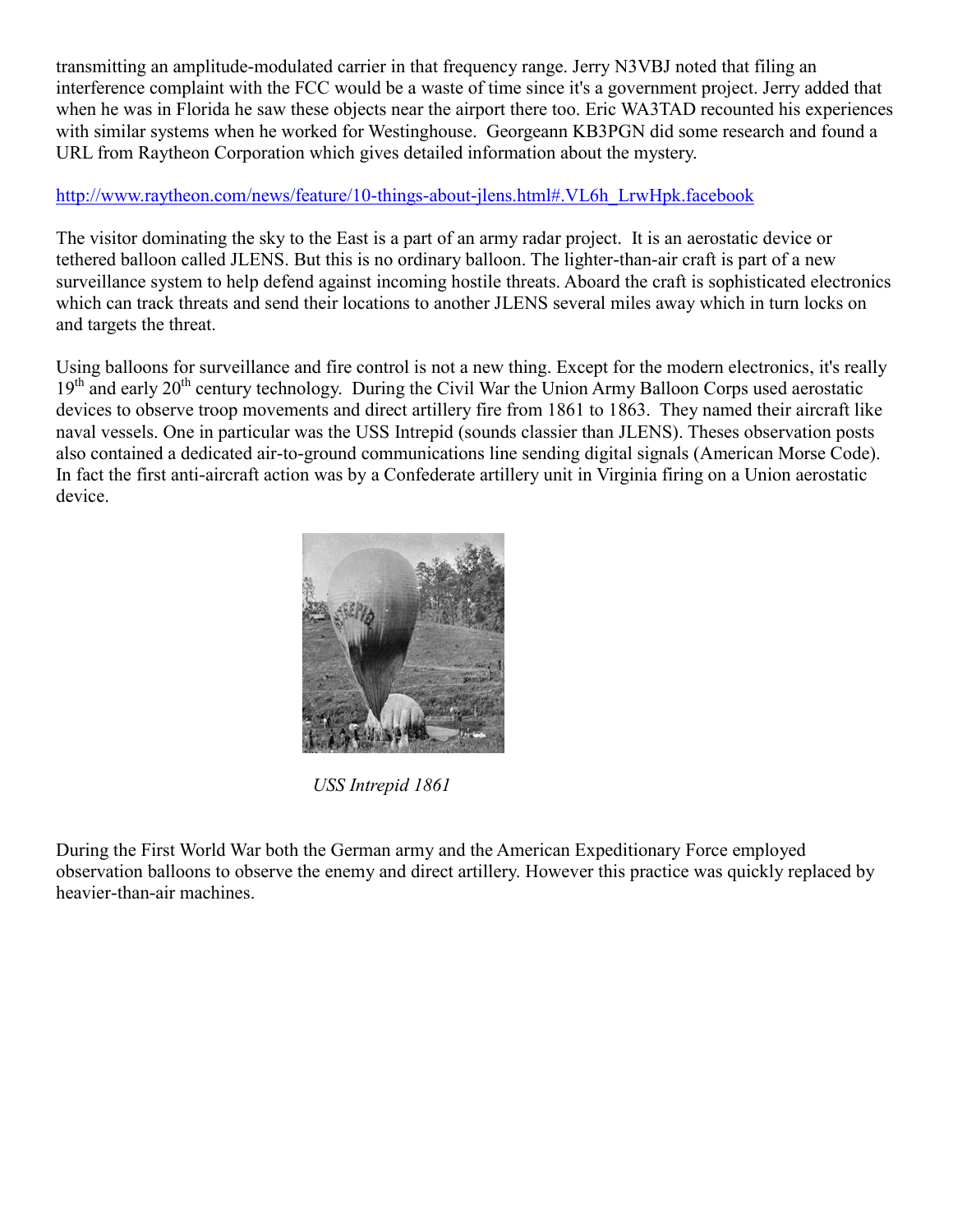

*German Observation Balloon*

Even spread-spectrum is not new. The frequency-hopping concept was developed by 1940's movie actress, Hedy Lamarr, during World War Two for torpedo control, for which she was inducted to the Inventors Hall of Fame.



*Hedy Lamarr*

The reports of strange signals appearing on the 2 meter band call to mind incidents during the Cold War involving Russian over-the-horizon radar on the HF bands. This technology, affectionately called "The Russian Woodpecker", would appear on 40 meters during the night and 20 meters during the day. The signal sounded like a woodpecker sending bursts at a specific rate and would move up and down the band. Some of the CW operators would set their keyers to the rate of the clicks and send a series of dots back on the same frequency. The effect was that the interlopers would move off frequency and out of the ham band. We were lucky the Russians didn't think they had incoming ICBMs.

#### <http://en.wikipedia.org/wiki/Duga-3>

To paraphrase what they say on television, "Do not try this on 2 meters.".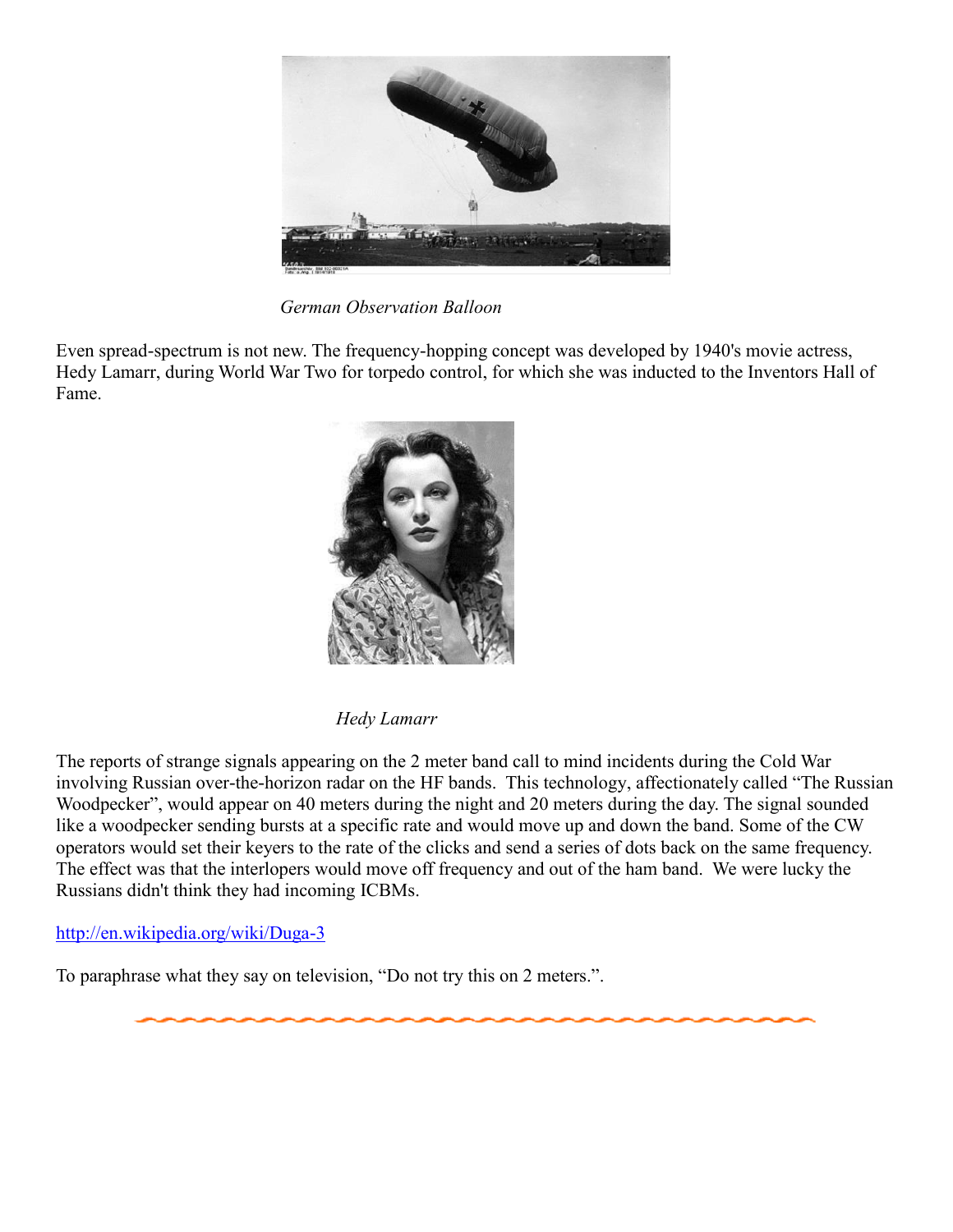# From the Skies over Mt. Essex

#### **SKY Events for March 2015**

*Mar*  $4^{th}$  – Venus is 0.1° N of Moon at 14:00 EST (19 UT), Uranus is 0.3° from Venus.

*Mar 5 th - Full Moon* "Chaste Moon" for the English Medieval and the "Fish Moon " for the Colonial American. Smallest Full Moon in 2015.

Mar 8<sup>th</sup> Daylight Saving Time begins..ends on 11/1/15.

Mar  $11<sup>th</sup>$  Mars is 0.3° N of Uranus.

*Mar 13th -* Last Quarter Moon

Mar  $16^{th}$  – Robert Goddard launches first liquid-fueled Rocket in 1926.

Mar  $17<sup>th</sup>$  – Mercury 1.6° S of Neptune, St Patrick's Day

*Mar 20th –* New Moon, Total Solar Eclipse, North Atlantic, circling Greenland. Not visible in U.S.

Mar  $20^{th}$  Spring Equinox 18:45 EDT(22:45 UT)

Mar  $21<sup>st</sup>$  – Uranus is  $0.1<sup>°</sup>$  S of the Moon 08:00 EDT (11 UT), Mars is 1° of the Moon at 18:00 EDT (22 UT).

*Mar 27th –* First Quarter Moon

#### **Planet Lookout at mid-Month Sunrise 07:15 EDT and Sunset 19:15 EDT**

**Mercury** Low in Dawn at sunrise, magnitude -0.1; 5.8 arc seconds

**Venus** High at Dusk magnitude -3.9 and 12.5 arc seconds.

**Mars** In the West at Dusk, magnitude +1.3 and 4.1 arc seconds wide.

**Jupiter** Visible all night, magnitude -2.5 size 43.7 arc seconds.

**Saturn** *Morning* sky. Magnitude +0.4 size 17.2 arc seconds.

**Uranus** In the West sets by 20:30 EDT. Magnitude +5.8 size 3.4 arc seconds.

**Neptune** Low in East at Dawn rises at 06:30 EDT. Magnitude +8.0 size 2.4 arc seconds.

#### **The Firsts of March**

Our third month of the year (March) has had many firsts.

#### **Early Roman calendar: March 1st Rings in the New Year**

The early Roman calendar designated March 1 as the new year. The calendar had just ten months, beginning with March. That the new year once began with the month of March is still reflected in some of the names of the months. September through December, our ninth through twelfth months, were originally positioned as the seventh through tenth months (septem is Latin for "seven," octo is "eight," novem is "nine," and decem is "ten."

#### **January Joins the Calendar**

The first time the new year was celebrated on January 1st was in Rome in 153 B.C. (In fact, the month of January did not even exist until around 700 B.C., when the second king of Rome, Numa Pontilius, added the months of January and February.) The new year was moved from March to January because that was the beginning of the civil year, the month that the two newly elected Roman consuls—the highest officials in the Roman republic—began their one-year tenure. But this new year date was not always strictly and widely observed, and the new year was still sometimes celebrated on March 1.

#### **Julian Calendar: January 1st Officially Instituted as the New Year**

In 46 B.C. Julius Caesar introduced a new, solar-based calendar that was a vast improvement on the ancient Roman calendar, which was a lunar system that had become wildly inaccurate over the years. The Julian calendar decreed that the New Year would occur with January 1, and within the Roman world, January 1 became the consistently observed start of the new year.

#### **Middle Ages: January 1st Abolished**

In medieval Europe, however, the celebrations accompanying the New Year were considered pagan and unchristian like, and in 567 the Council of Tours abolished January 1 as the beginning of the year. At various times and in various places throughout medieval Christian Europe, the new year was celebrated on Dec. 25, the birth of Jesus; March 1; March 25, the Feast of the Annunciation; and Easter.

#### **Gregorian Calendar: January 1st Restored**

In 1582, the Gregorian calendar reform restored January 1 as [New](http://www.infoplease.com/ce6/society/A0835506.html)  [Year's Day](http://www.infoplease.com/ce6/society/A0835506.html)

(A History of the New Year, *A move from March to January-*by Borgna Brunner)

Astronomy & Space first occurring in March March 1, 1966 - Venera 3 USSR first spacecraft to impact on Venus March 3, 1969 – US Tested Lunar Module in Lunar Orbit McDivitt/Scott/Schweickart Apollo 9 March 5, 1979 – Voyager 1 flies past Jupiter March 7, 1792 – John Herschel born March 10, 1977 – Rings of Uranus discovered March 13, 1781 - William Herschel discovered Uranus March 14, 1879 – Albert Einstein born March 16, 1926 – Robert Goddard launches first liquid-fueled rocket March 16, 1966 – U.S. First docking w/Agena target vehicle Armstrong/Scott Gemini VIII March 17, 2011 – MESSENGER spacecraft orbits Mercury March 18, 1965 – Alexei Lenonov USSR, first space walk March 23, 1965 –First US 2 person crew Grissom/Young in Gemini 3 March 23, 1840 – First photograph of the Moon March 25, 1655 – Christiaan Huygens, discovers Titan, moon of Saturn March 28, 1802 – Heinrich Olbers discovers Pallas (asteroid) March 29, 1807– Heinrich Olbers discovers Vesta (asteroid) March 29, 1974 – Mariner 10, first Mercury flyby